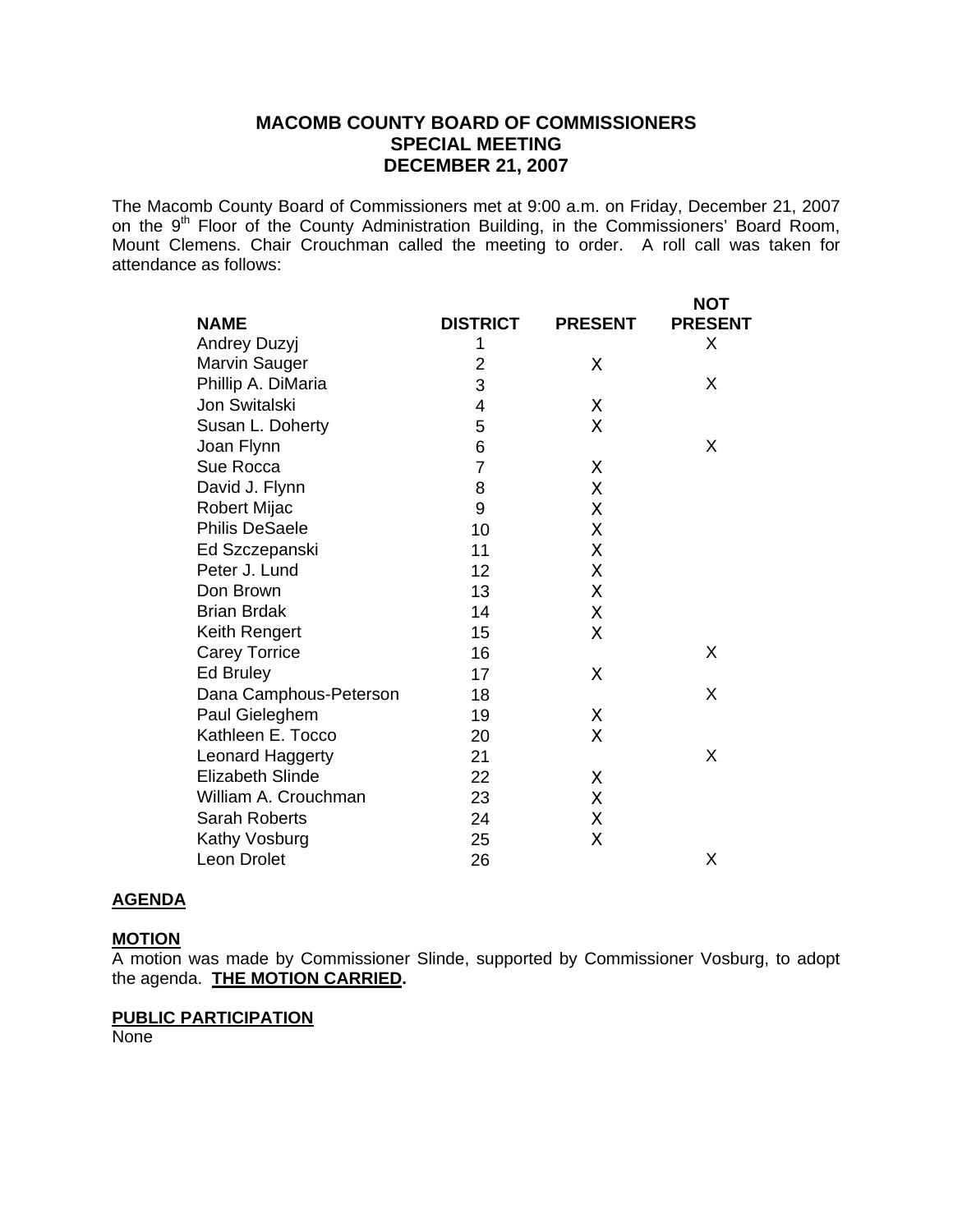MACOMB COUNTY BOARD OF COMMISSIONERS – SPECIAL FULL BOARD MEETING December 21, 2007

### **PURPOSE OF MEETING**

*TO DISCUSS AND VOTE ON A RESOLUTION AND RELATED MATTERS REGARDING THE SUBMISSION OF THE QUESTION OF ELECTING A CHARTER COMMISSION TO THE ELECTORATE AND HOLDING A CHARTER COMMISSIONER PRIMARY ELECTION ON MAY 6, 2008.* 

## **MOTION**

A motion was made by Commissioner DeSaele, supported by Commissioner Rengert, to change the dates in Resolution No. 102, Item 5 from Friday, May 8, 2008 to Friday May 9, 2008 and from Wednesday, May 13, 2008 to Tuesday, May 13, 2008. **THE MOTION CARRIED.** 

#### **NEW BUSINESS**

Commissioner Rocca wanted to let everyone know that the lost employee was found.

Commissioner Szczepanski wished everyone a Merry Christmas.

Commissioner Vosburg requested reviewing the process of notifying the commissioners of special meetings. The Chair stated he would forward the matter to the Rules Committee. Commissioner DeSaele questioned if that process was by law.

#### **PUBLIC PARTICIPATION**

Tim Cenowa, 54701 Apache Lane, Shelby Twp.

| <b>ROLL CALL</b>       |                 |                |                    |
|------------------------|-----------------|----------------|--------------------|
| <b>NAME</b>            | <b>DISTRICT</b> | <b>PRESENT</b> | <b>NOT PRESENT</b> |
| Andrey Duzyj           | 1               |                | X                  |
| <b>Marvin Sauger</b>   | 2               | X              |                    |
| Phillip A. DiMaria     | 3               |                | X                  |
| Jon Switalski          | 4               | Χ              |                    |
| Susan L. Doherty       | 5               | X              |                    |
| Joan Flynn             | 6               |                | X                  |
| Sue Rocca              | $\overline{7}$  | Χ              |                    |
| David J. Flynn         | 8               | X              |                    |
| Robert Mijac           | 9               | X              |                    |
| <b>Philis DeSaele</b>  | 10              | X              |                    |
| Ed Szczepanski         | 11              | X              |                    |
| Peter J. Lund          | 12              | Χ              |                    |
| Don Brown              | 13              | X              |                    |
| <b>Brian Brdak</b>     | 14              | X              |                    |
| Keith Rengert          | 15              | X              |                    |
| <b>Carey Torrice</b>   | 16              |                | X                  |
| Ed Bruley              | 17              | X              |                    |
| Dana Camphous-Peterson | 18              |                | X                  |
| Paul Gieleghem         | 19              | X              |                    |
| Kathleen E. Tocco      | 20              | Χ              |                    |
| Leonard Haggerty       | 21              |                | X                  |
| Elizabeth Slinde       | 22              | X              |                    |
| William A. Crouchman   | 23              | χ              |                    |
| <b>Sarah Roberts</b>   | 24              | Χ              |                    |
| Kathy Vosburg          | 25              | Χ              |                    |
| Leon Drolet            | 26              |                | Χ                  |